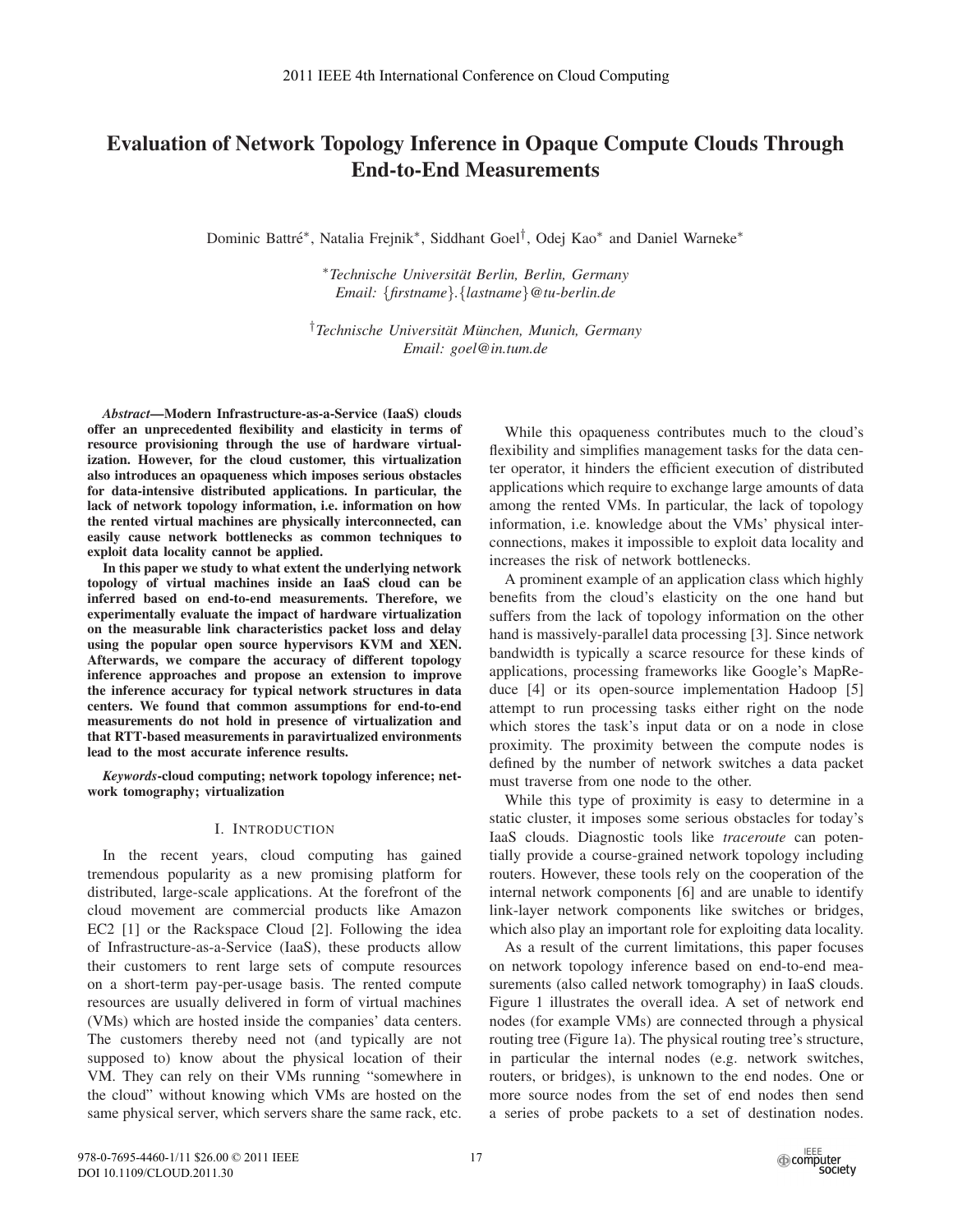

Figure 1: The logical routing tree (b) as inferred from the physical routing (a) based on end-to-end measurements

Based on these probe packets the end nodes can measure characteristics (like latency or loss) of the individual network path and correlate these to infer a likely logical routing tree (Figure 1b). The logical tree will not include all the internal nodes of the physical routing tree, but those at which the network path to two end nodes diverges.

Although there has been vivid research in the field of network topology inference recently (e.g. [7], [8], [9]), the applicability of this work in IaaS clouds has not been studied so far. Most previous approaches share a strong focus on large-scale networks, like the Internet, which are characterized by a large number of nodes, limited throughput, and considerable packet loss as well as latency. In contrast to that, the networks in today's cloud data centers are characterized by high throughput links and transfer latencies that are orders of magnitude smaller than the ones in widearea networks. Moreover, to our knowledge, this paper is the first to study the inference process in presence of hardware virtualization, which has already been found to have a significant impact on the network link characteristics [10]. The contributions of this paper can be summarized as follows:

- We analyze the network path characteristics delay and loss rate and carefully study their suitability as proximity metrics for topology inference in virtualized environments. In particular, we will evaluate how susceptible the individual characteristics are to varying I/O load inside KVM and XEN-based VMs.
- Based on this analysis, we compare the accuracy of the inferred topologies for two different latency-based measurement approaches.
- Finally, we propose an extension to existing topology inference algorithms which improves the inference accuracy for typical network structures in data centers.

The rest of this paper is structured as follows: In Section II we discuss recent developments in the field of network topology inference and summarize the most prevalent approaches. To assess the impact of hardware virtualization we provide an initial evaluation on the path characteristics loss rate and delay in Section III. Section IV contrasts the accuracy of the inferred topologies for two different latencybased measurement techniques and introduces our extension. Section V concludes the paper and briefly discusses open issues and future work.

#### II. RELATED WORK

The first work in terms of network topology inference based on end-to-end measurements has been conducted in the context of multicast networks ([11], [12]). However, due to the poor availability of multicast in real-world networks, several projects also studied topology inference based on unicast end-to-end measurements. Coates et al. [7] presented a method to capture path delay in unicast routing tree topologies called sandwich probing. Based on this novel probing scheme, the authors devised a Markov Chain Monte Carlo (MCMC) procedure to infer the most likely network topology. In [13] Castro et al. demonstrated how to express the inference problem as a hierarchical clustering problem and proposed their agglomerative likelihood tree (ALT) algorithm. Shih and Hero later extended their work by finite mixture models and MML model order penalties [8]. Ni et al. addressed the complexity of the proposed clustering algorithms and incorporated node joins and departures in the inference process [9]. Shirai et al. [14] as well as Tsang et al. [15] considered topology inference based on round-trip time (RTT) measurements. However, neither work examined the effects of hardware virtualization.

In the context of cloud computing, topology awareness has been considered by the following papers:

In [16] Kozuch et al. presented Tashi, a location aware cluster management system. Tashi features a so-called resource telemetry service which is capable of reporting the distance between a pair of VMs according to some userdefined metric. However, the way the resource telemetry service obtains the location data of the VMs is not addressed in the paper. Gutpa et al. [17] introduced a hosting framework for VMs. Their framework is able to deduce the traffic pattern of distributed applications running inside these VMs. Based on the observed traffic patterns, VMs are migrated inside the cluster such that the locality of a data transmission is improved. Ristenpart et al. [18] discussed the location of VMs inside Amazon EC2 from a security point of view. Based on observations like common routing paths, common IP address prefixes or packet RTTs, the authors examine the possibility to detect colocated VMs and exploit the colocation for attacks.

## III. NETWORK PATH CHARACTERISTICS IN CLOUDS

To infer likely network topologies based on end-to-end measurements, it is important to understand the characteris-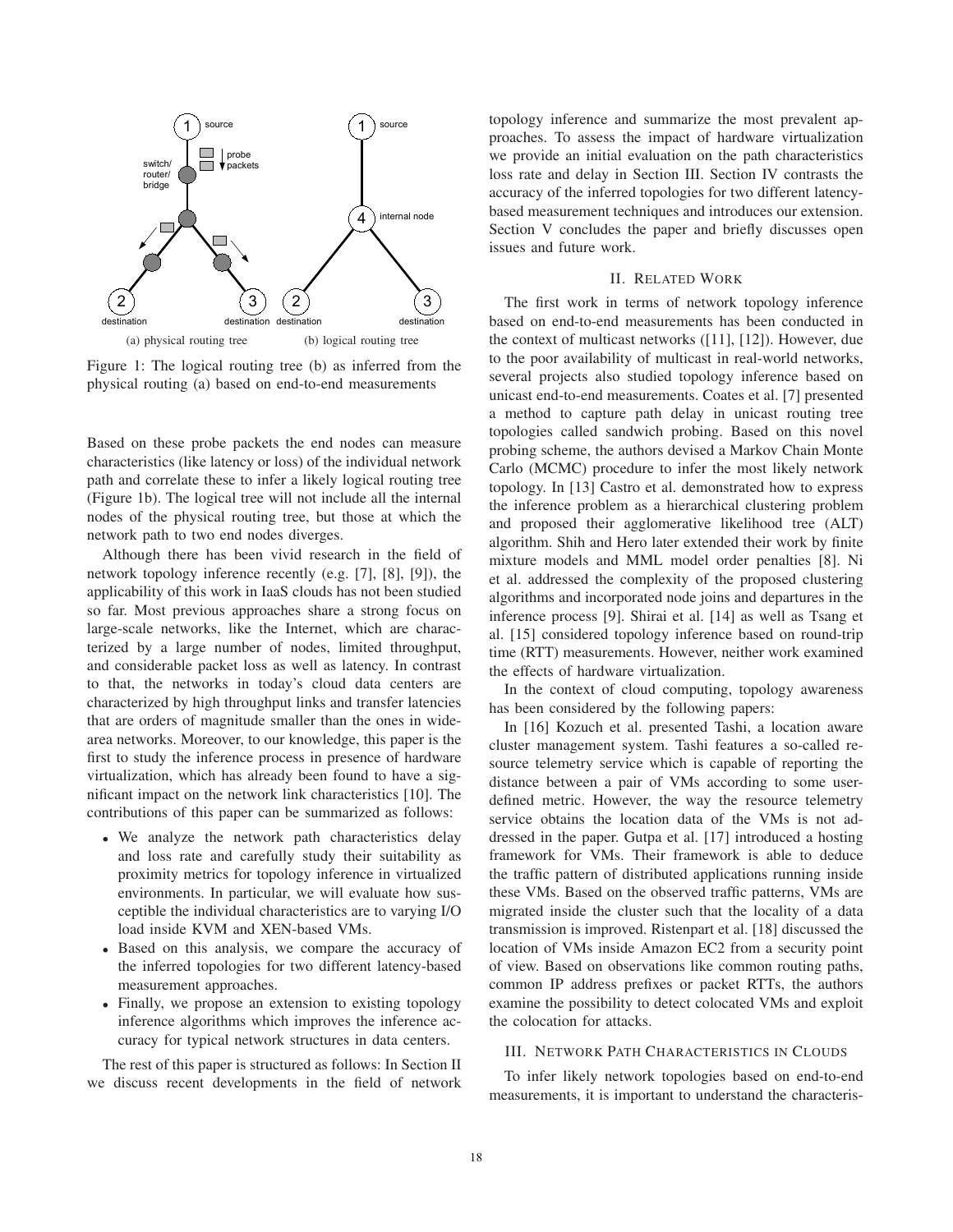tics of the paths which the probe packets travel. Bestavros et al. [19] established the theoretical foundation for topology inference in unicast networks. They showed that a broad class of link characteristics like throughput, packet loss rate, or packet delay can be used as a basis for a proximity metric given that these characteristics obey certain properties.

As an initial step towards topology inference in clouds, we will analyze the impact of different types of hardware virtualization on link *loss* and *delay*. Unlike in case of specialized network hardware, packets routed between VMs and their respective host system may experience unexpected delays or congestions as a result of high system load or scheduling strategies of the host's kernel. This initial analysis will highlight whether the common assumptions [19], [9] for end-to-end-measurements in unicast networks still hold.

All experiments presented in the following were conducted on our local cloud testbed with 64 VMs hosted on eight physical servers. We compare the characteristics of the network links for KVM [20] and XEN [21]-based VMs. For KVM we also considered VMs with unmodified device drivers (full virt.) and modified ones (paravirt.). A detailed description of the testbed can be found in the appendix. The confidence intervals, if shown in the plots, represent a confidence level of 95%. If not shown, confidence intervals have been small and omitted to improve legibility.

## *A. Inference based on Packet Loss*

Packet loss is often considered as a link characteristic for topology inference [12], [22]. The idea is that a source node sends probing packets to at least two receiver nodes. The receivers measure their individual packet loss rate. From correlations in the loss rates it is then possible to deduce common subpaths between the source and the receivers.

Ideally, loss measurements are conducted in a multicast network, so that a dropped packet affects the loss rate of all of its receivers in the same way. In unicast networks, the effect of a multicast transmission on the loss rate can be mimicked by a series of back-to-back unicast transmissions. However, a crucial prerequisite is that the loss rate of all unicast packets within a probe is positively correlated on a common subpath between the source and the receivers [9].

To verify whether this prerequisite is fulfilled in a virtualized environment we let each VM of our cloud setup consecutively send probes consisting of two unicast packets to all other VMs within the same setup. The interval between two consecutive probes has been 100 ms. Within one probe, the two unicast packets were sent back-to-back, i.e. with no intentional delay between the packets. Since both unicast packets are destined for the same receiver (i.e. their common subpath equals the entire path both packets travel through the network) we expect to see either both packets of the probe arrive at the receiver or none at all.

Figure 2 depicts the loss rates we observed depending on the generated background traffic. Overall loss rate denotes the percentage of probes in which either one or both unicast packets did not reach the destination. 1-packet loss refers to the percentage of probes where only one of the two unicast packets arrived at the receiver. Details on the generation of the background traffic can be found in the appendix.



Figure 2: Observed loss rates against background traffic for different types of virtualization

As one fundamental obstacle we found that with full virtualization (KVM full virt.) we were unable to create any significant packet loss. At a background traffic of approximately 200 MBit/s per VM the overhead of the I/O virtualization became so high that the VMs fully utilized their assigned CPU core. Consequently, we hit a CPU bottleneck before we were able to cause any network overflow or congestion which may have resulted in packet loss.

The same experiment with paravirtualization showed different results. For both KVM and XEN-based virtualization we were able to observe packet loss of up to 15 or 16%, respectively. However, again it required considerable amounts of background traffic to be generated. Problematic about the experiments with KVM and paravirtualization is also that the correlation of packet losses within one probe is poor. Depending on the rate of background traffic, for 25% (800 MBit/s) to 65% (400 MBit/s) of all lost probes, one of the included unicast packets still reached its destination.

## *B. Inference based on Packet Delay*

Topology inference based on packet delay follows a similar idea as the previous loss approach. Within one probe a pair of unicast packets is sent back-to-back to two receivers. As long as all unicast packets travel along the same subpath, they are expected to experience similar delays. Receiver pairs with a long shared subpath from the source are likely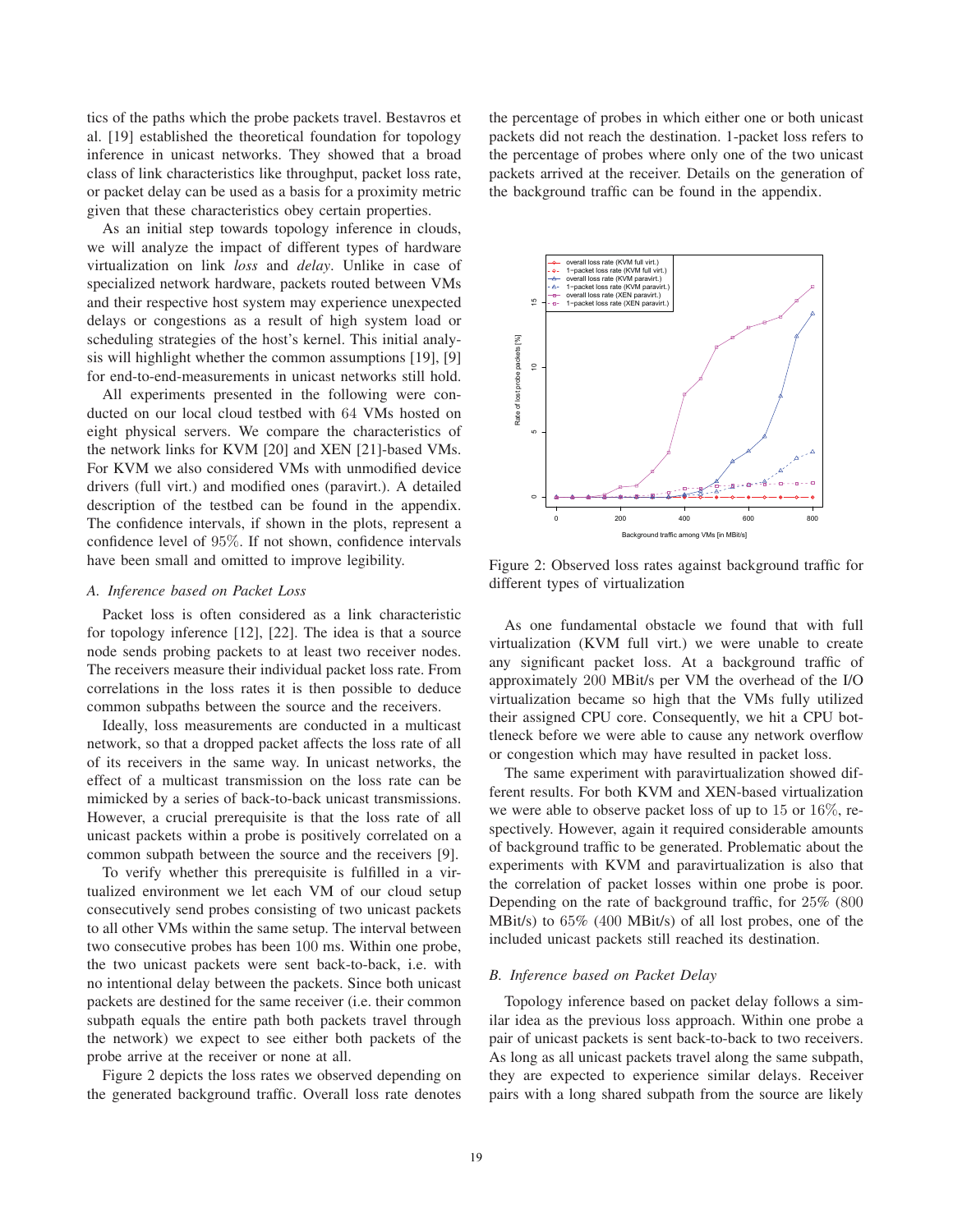to have highly correlated delays while the delay of receiver pairs with a short common subpath is expected to diverge.

To analyze the impact of different virtualization techniques on the correlation of path delays we let each VM of cloud setup consecutively send probes consisting of two unicast packets to all other VMs. Again, the two unicast packets were sent back-to-back to the respective receiver. Like in the loss experiment, the common subpath of both unicast packets was identical to their overall path through the network. Hence, if packet delay on the common subpath was correlated, the second unicast packet would have to arrive at the receiver without any significant delay after the first one.

Figure 3 illustrates the average interarrival times between the first and the second unicast packet of a probe measured at the receiver. We distinguish between the interarrival times of those probes which have been exchanged between VMs on the same physical host (intra-host interarrival time) and those between VMs on different hosts (inter-host interarrival time). As a baseline, we also plotted the packet interarrival time we measured for probes between the unvirtualized hosts.



Figure 3: Observed packet interarrival times against background traffic for different types of virtualization

The results indicate that paravirtualization increases the average interarrival time approximately by factor 10 compared to the unvirtualized baseline case. However, even with large amounts of background traffic the average temporal gap between the arrival of the first and the second unicast packet is still considerably smaller than 0.1 milliseconds.

For full virtualization (KVM full virt.) the situation is different. Even at a relatively modest background traffic of 150 MBit/s per VM, the interarrival times grow to more than one millisecond. Given that the average packet RTT in today's local area networks is typically below one millisecond, it is unreasonable to assume any kind of correlation with respect to packet delay for this kind of virtualization.

After having examined the impact of virtualization on the possible correlation of packet delay, our second experiment focused on the effects of virtualization on the observable packet delay itself. Due to the lack of a global clock, measuring delay on a timescale of microseconds in a distributed system is a cumbersome task. As a remedy, we measured the packet RTTs instead. Figure 4 shows the results.



Figure 4: Average RTTs against background traffic for different types of virtualization

The results distinguish between RTTs which have been measured between VMs running on the same physical host (intra-host RTT) and those running on different hosts (interhost RTT). In general, the RTTs are highly influenced by the level of background traffic. With full virtualization (KVM full virt.), the average RTT rises up to approximately 9 milliseconds at a background traffic of 200 MBit/s per VM. More importantly, the measured values show large variations for this type of virtualization, such that intra-host and interhost RTTs appear essentially the same.

In contrast to that, the variance of the RTTs from the experiments with paravirtualization is much smaller. Moreover, we observed a distinct gap between the intra-host and inter-host RTT for both KVM as well as XEN-based VMs which continued to grow as the level of background traffic increased. Especially, for the KVM-based VMs the average inter-host RTT eventually rose up to almost 30 milliseconds.

# *C. Discussion*

As an intermediate result of our effort to infer network topologies based on end-to-end measurements in IaaS clouds we can state that virtualization can have a significant impact on the observable characteristics of a network link.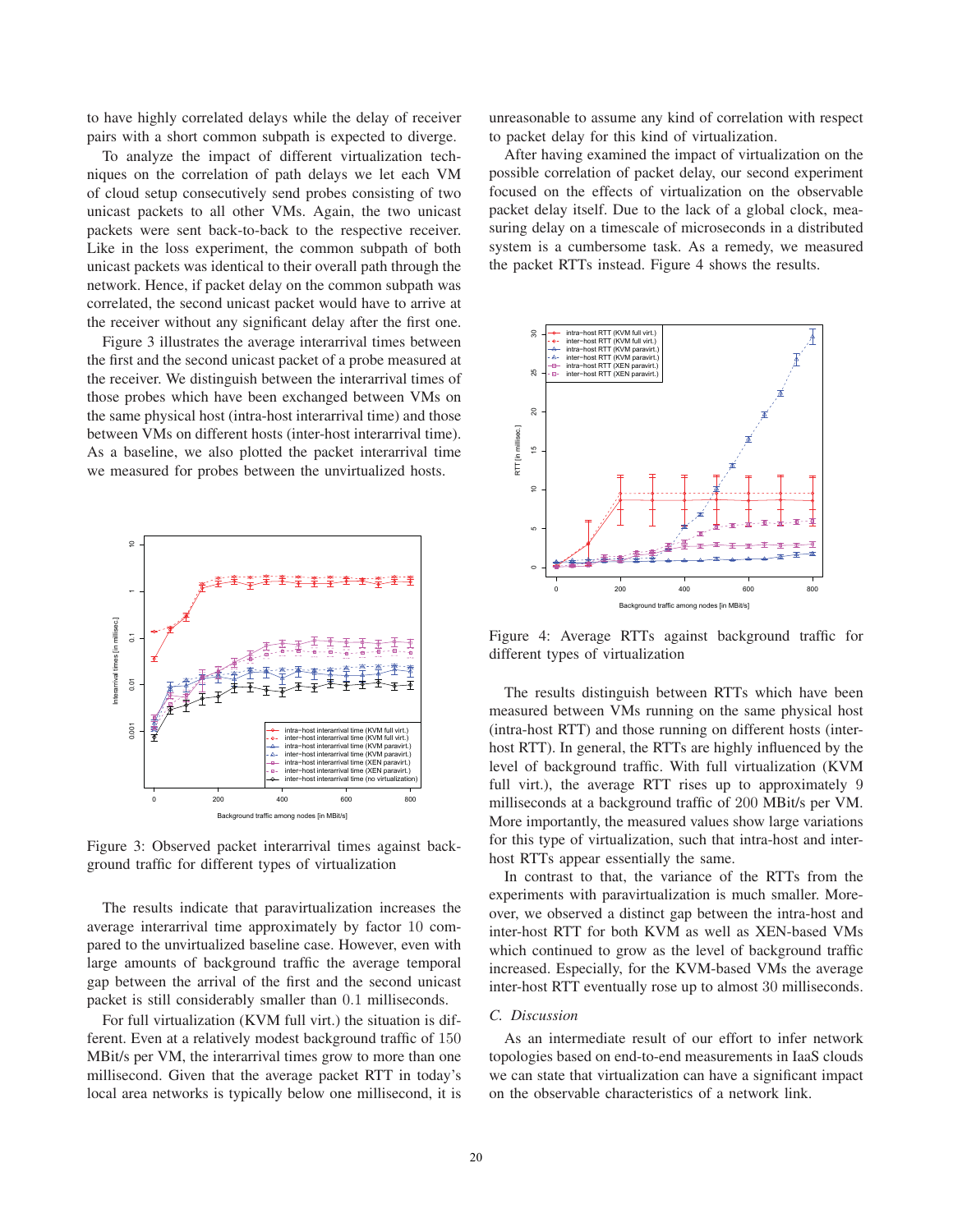For topology inference based on packet loss, both the KVM and the XEN virtualization layer destroyed the correlation of unicast packet loss on common subpaths, which is assumed by existing inference approaches [9]. In terms of packet delay, we experienced a similar problem for fully virtualized environments. Here the virtualization layer introduced significant gaps in the packet interarrival times which also renders any assumption about correlated packet delays on common subpaths unreasonable.

Among all conducted experiments, observing link latency in paravirtualized clouds appears to be the most promising way to successfully deduce topology information among the involved VMs. Although we partly observed large increases in the RTTs under high load with both KVM and XEN, the individual values showed only little fluctuations at a particular level of background traffic. Moreover, we were able to measure statistically reliable differences between intra-host and inter-host RTTs.

#### IV. TOPOLOGY INFERENCE

Having examined the impact of virtualization on the observable link characteristics loss and delay, we will now deal with the actual topology inference process. As a reaction to our findings from the previous section we will focus on delay-based approaches and only consider paravirtualization.

Like most existing approaches (e.g. [11], [13], [12]) we attempt to reconstruct the logical routing tree through agglomerative hierarchical clustering. Starting with each VM as an individual cluster, this clustering technique progressively merges clusters based on a similarity metric  $\gamma$  until only one cluster is left. The approach requires an initial set of similarity values  $\gamma_{i,j}$  for each pair of VMs i and j.

In the following we will discuss two different delay-based measurement approaches which can be used to construct  $\gamma_{i,j}$ and then contrast their performance in the inference process.

#### *A. Obtaining Initial Similarity Values for the VMs*

To obtain the required pairwise similarity metric  $\gamma_{i,j}$ Coates et al. proposed a delay-based measurement technique called *sandwich probing* [7]. Compared to classic packet delay measurements, sandwich probing eliminates the need for synchronized clocks on the sender and the receiver node because it only measures delay differences.

As illustrated in Figure 5 a sender node s sends out a sequence of so-called sandwich probes. Each sandwich probe consists of three packets, two small packets destined for receiver  $j$  separated by a larger packet destined for receiver i. The second small packet is expected to queue behind the large one at every inner node of the routing tree (e.g. bridge, switch, etc.). This induces an additional delay  $\Delta d$  between the small packets on the shared links.  $\Delta d$  can be used as a similarity value  $\gamma_{i,j}$  because the larger  $\gamma_{i,j}$ becomes the longer the common subpath from  $s$  to  $i$  and  $j$ must be. The longer the common subpath from  $s$ , the closer  $i$ 



Figure 5: The general idea of sandwich probing

and  $j$  must be in the logical routing tree. Since all sandwich probes originate from a single sender s, all inferred logical routing trees will have s as their root node.

Another way to overcome the necessity for synchronized clocks is to measure path delay based on the *round-trip time (RTT)* between all pairs of leaf nodes i and j. As opposed to sandwich probing the RTT measurements are not conducted from a single sender node s. Instead, each leaf node  $l \in L$  $(L)$  is the set of leaf/end nodes) conducts its on measurements. However, the overall measurement complexity (i.e. the number of messages that must be transfered to obtain  $\gamma_{i,j}$  for all pairs of  $i, j \in L$ ) is still  $\mathcal{O}(|L|^2)$ . As a small RTT  $r_{i,j}$  between two leaf nodes i and j indicates a close proximity in the inferred logical routing tree, the similarity value  $\gamma_{i,j}$  must be defined as  $\frac{1}{r_{i,j}}$ .

## *B. Accuracy of the Inferred Topologies*

To assess the accuracy of the inferred topologies that can be achieved based on end-to-end latency measurements in paravirtualized environments we collected samples for  $\gamma_{i,j}$  using both sandwich as well as RTT probing. For the sandwich probing, we set the delay between the two small packets to  $d = 10$  milliseconds. We also experimented with other values for d, however, found this one to provide the best overall results. In total, we collected approximately 50 probes for each pair of leaf nodes, each measurement technique, each level of background traffic, and each virtualization technology. For the actual clustering we used the ALT algorithm as proposed by Castro et al. [13].

Figure 6 shows the accuracy of the inferred topologies for KVM as well as XEN-based VMs and sandwich as well as RTT-based probing against different levels of background traffic. The accuracy of the inferred network topology is expressed as the distance between the inferred and the real topology in the Robinson-Foulds metric [23]. The distance between two labeled trees in the Robinson-Foulds metric is essentially the number of edges that must be inserted/deleted to transfer one tree into the other.

Note that the inferred tree produced by the ALT algorithm as always binary [13]. Although there exist algorithms that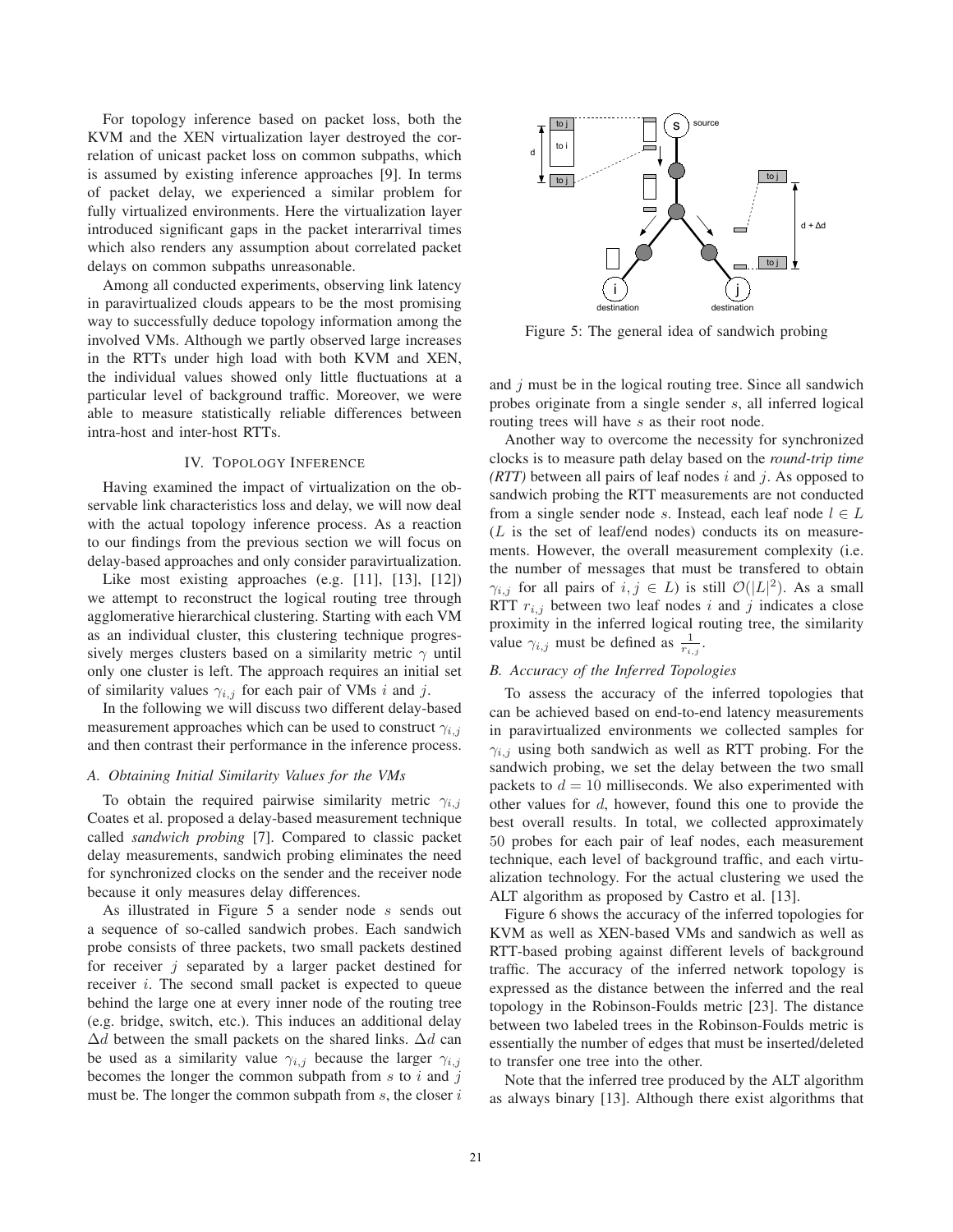

Figure 6: Accuracy of the inferred topologies against background traffic using the ALT algorithm

can also infer network topologies based on general trees, these algorithms also typically start by constructing a binary tree first and then apply stochastic methods to transform the binary tree into a likely general one [7], [22]. Hence, the constructed binary tree can be regarded as a robust starting point for the topology inference process. If an inference algorithm is unable to estimate a network topology accurately based on a binary tree, it will not be able to estimate it accurately based on a general tree either. We will present an approach to transfer the binary tree into a general tree in the next subsection.

In the absence of background traffic the average distance of the inferred network topology tree to the real one centers around 27 for both virtualization and probing techniques. However, with increasing background traffic the accuracy of those topologies that were inferred based on the sandwich probes starts to diminish. The reason for this can be explained by the increasing delay for intra-host VM communication under high background traffic.

As highlighted in Section III all packets which are passed to the physical network experience a significant additional delay even for moderate levels of background traffic. Although we found those additional delays to be relatively stable on a timescale of milliseconds, their variance is large enough to blur the subtle delay differences of intra-host VM communication. As a result, the delay differences for all receiver VMs which do not run on the sender VM's host suffer from a large variance and therefore impede the inference process in presence of background traffic. In contrast to that, the topologies inferred based on the RTT probes, where each VM issued its own probe packets, are more stable towards increasing background traffic.

### *C. Transferring Binary Trees into General Trees*

As pointed out in the previous subsection the topologies inferred by the ALT algorithm always follow the structure of a binary tree. Binary trees provide the largest number of degrees of freedom and thus are able to fit the measured data most closely [7]. Therefore they are a reasonable starting point to unbiasedly contrast the impact of different probing techniques on the inference accuracy.

However, the network topology in most data centers can be rather described by a general tree. The inferred binary tree can be considered an "overfitted" version of the physical network tree which includes more internal nodes than actually exist and therefore automatically decreases the inference accuracy in most network setups.

To overcome the problem of overfitting, several methods have been proposed (e.g. [7], [22]). Most of them apply computationally demanding heuristics to reconstruct likely general trees based on the initially inferred binary tree. Since most inference approaches were designed for largescale networks like the Internet, which do not allow any assumptions about the structure of the routing tree, these heuristics are a reasonable choice. However, in contrast to the Internet, the network structure in data centers is much more regular. Typical network architectures of today's data centers consist of either two- or three-level trees of switches or routers [24]. Hosting multiple VMs on one server might add another level of depth to the tree but, for example, a network topology tree with a depth of more than three in a single IP subnet is very unlikely to occur in practice.

The extension we propose in the following exploits this regularity. It is based on the assumptions that network topology trees with a depth greater than  $d$  are unlikely to occur. Moreover, it assumes that all leaf nodes are likely to have a similar depth in a data center network topology tree.

Our extension is subdivided into two operations: The first operation reroot takes the initial binary tree as input and chooses that inner node as the tree's new root node which minimizes the difference between the leaf nodes with the highest and the lowest depth. The operation accounts for the fact that the root node created by the clustering algorithm is not necessarily correct. For example, when using sandwich probing, the root node of the inferred binary tree is always the source of probe packets s. The rerooted tree is then passed to the second operation limitDepth(d). This operation continuously identifies the leaf node with the highest depth, cuts it out, and appends it to its former parent's parent node as long as the depth of the tree is greater than d. Figure 7 illustrates the impact of our extension on the inference accuracy for different values of  $d$ . Compared to the initial binary tree (Figure 6) our extension reduces the Robinson-Foulds distance to the actual tree which represents our testbed's network topology by 16 to 21 (depending on d) on an average. To improve legibility we only show the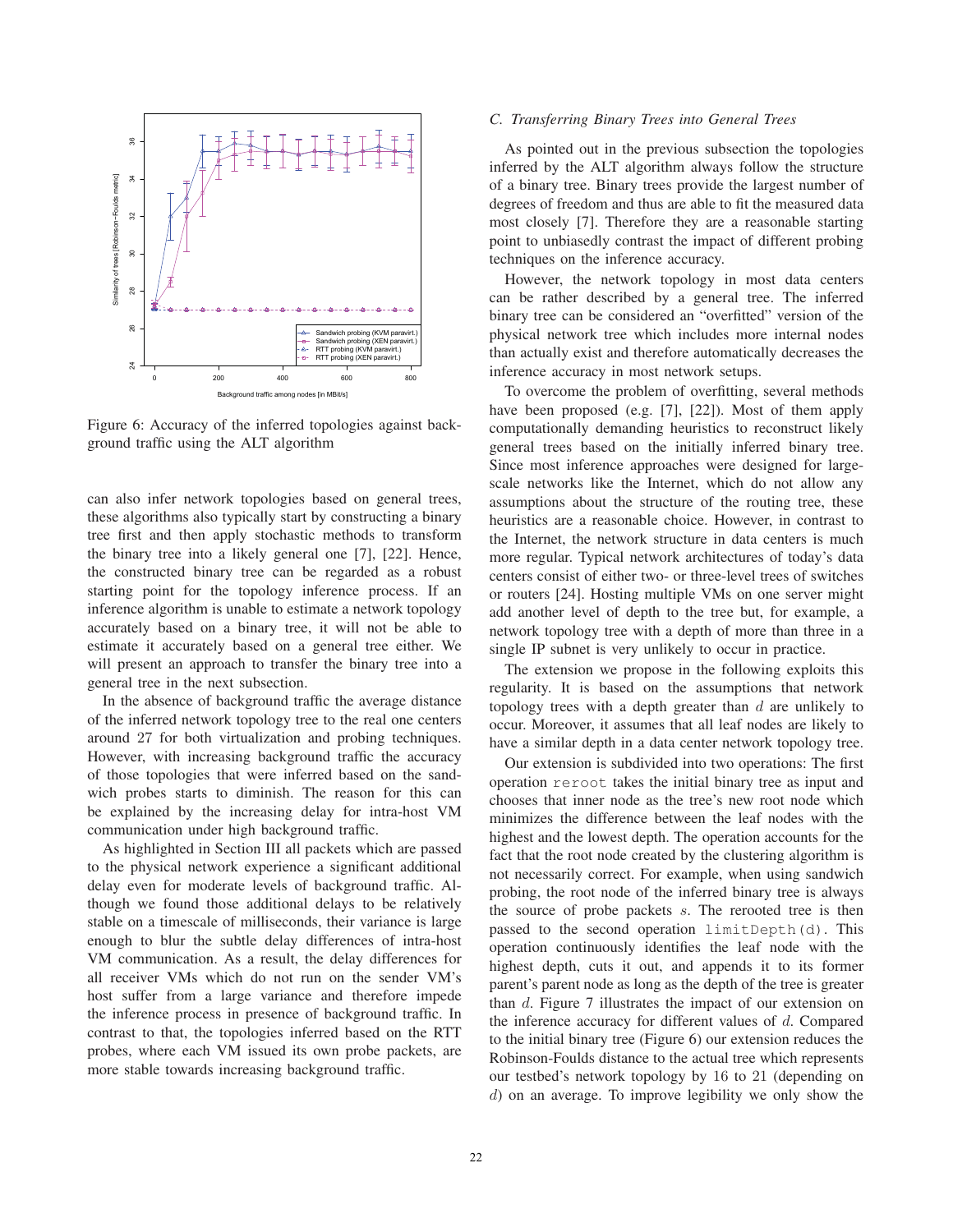results for KVM (paravirt.) and omit confidence intervals.



Figure 7: Accuracy of the inferred topologies using the ALT algorithm and the depth limitation

## V. CONCLUSION

In this paper we examined to what extent the physical network topology of VMs inside an IaaS cloud can be inferred through end-to-end measurements. Therefore, we provided an initial analysis of the network path characteristics loss and delay and examined the impact of hardware virtualization using the open source hypervisors KVM and XEN. Based on this analysis, we contrasted the accuracy of the inferred topologies for two different latency-based measurement approaches. Finally, we proposed an extension to existing clustering-based inference algorithms. This extension allows to transform overfitted binary trees into general trees which are likely to describe the network topology of a cloud data center.

In sum, we can conclude that topology inference in IaaS clouds is a challenging subject. Even under moderate system load hardware virtualization has a significant effect on the measurable network path characteristics and destroys important correlation properties which are assumed by most inference approaches. Among all conducted experiments on our mid-size cloud testbed, RTT-based delay measurements led to the most accurate inference results with an average Robinson-Foulds distance to the actual topology of under 6. However, we also observed large delays introduced by the virtualization layers (especially KVM) under high background traffic. In our opinion, the variance of these delays currently leaves little potential to reliably infer passive network components like link layer switches.

In general, we think our work represents a valuable contribution to the current efforts of porting data-intensive distributed applications to the cloud. For future work we are curious to follow new developments in the field of virtualization. In particular, we think hardware-assisted I/O virtualization has a strong potential to reduce the current I/O overhead and can have a positive effect on the performance of topology inference.

#### ACKNOWLEDGMENT

We thank HP for supporting this work through an Open Collaboration Grant.

#### APPENDIX

All experiments presented in this paper have been conducted on our local IaaS cloud testbed. The testbed consisted of eight physical servers with the following configuration:

| <b>CPU</b><br>RAM | Two Intel Xeon 2.66 GHz CPUs (model E5430)<br>32 GB                                    |
|-------------------|----------------------------------------------------------------------------------------|
| <b>Network</b>    | Intel Corporation 80003ES2LAN 1 GB/s Ethernet (connected<br>to local 1 GB/s switch)    |
| OS.<br>Kernel     | Gentoo Linux<br>2.6.34-xen-r4 for XEN-based experiments, 2.6.32-gentoo-r7<br>otherwise |

The interconnect between the servers was a 1 GBit/s Ethernet network with an HP ProCurve 1800-24G switch. During the experiments we deployed 64 VMs, eight VMs per host, using the Eucalyptus cloud software [25].

We employed the two open-source virtualization techniques XEN and KVM during our experiments. For the KVM-based experiments we also distinguished between full virtualization (with unmodified device drivers) and paravirtualization (with the modified virtio device drivers). A detailed VM configuration is given in the following table:

| <b>CPU</b><br>RAM | 1 CPU core<br>$2$ GB                                       |
|-------------------|------------------------------------------------------------|
| <b>Network</b>    | Bridged network, device driver e1000 for KVM (full virt.), |
|                   | virtio net for KVM (paravirt.), and xennet for XEN         |
| OS                | Ubuntu Linux 9.10 (Karmic Koala)                           |
| Kernel            | 2.6.31-22-server for XEN, 2.6.32-gentoo-r7 otherwise       |

To generate the background traffic during the experiments we devised a small auxiliary program which was executed on each VM during our experiments. The program was capable of generating UDP traffic at an adjustable data rate. Each generated UDP packet carried 8 KByte of payload. To achieve a fair mixture between inter-host and intra-host traffic, we setup four VMs on each physical host to exchange background traffic among each other while the other four VMs transmitted data to VMs on a different host. So, for example, at a background traffic level of 50 MBit/s, all eight VMs generated network traffic at 50 MBit/s. However, only four VMs actually utilized the physical network.

All the time, the testbed was dedicated to our experiments. Thus, side effects from other applications can be excluded.